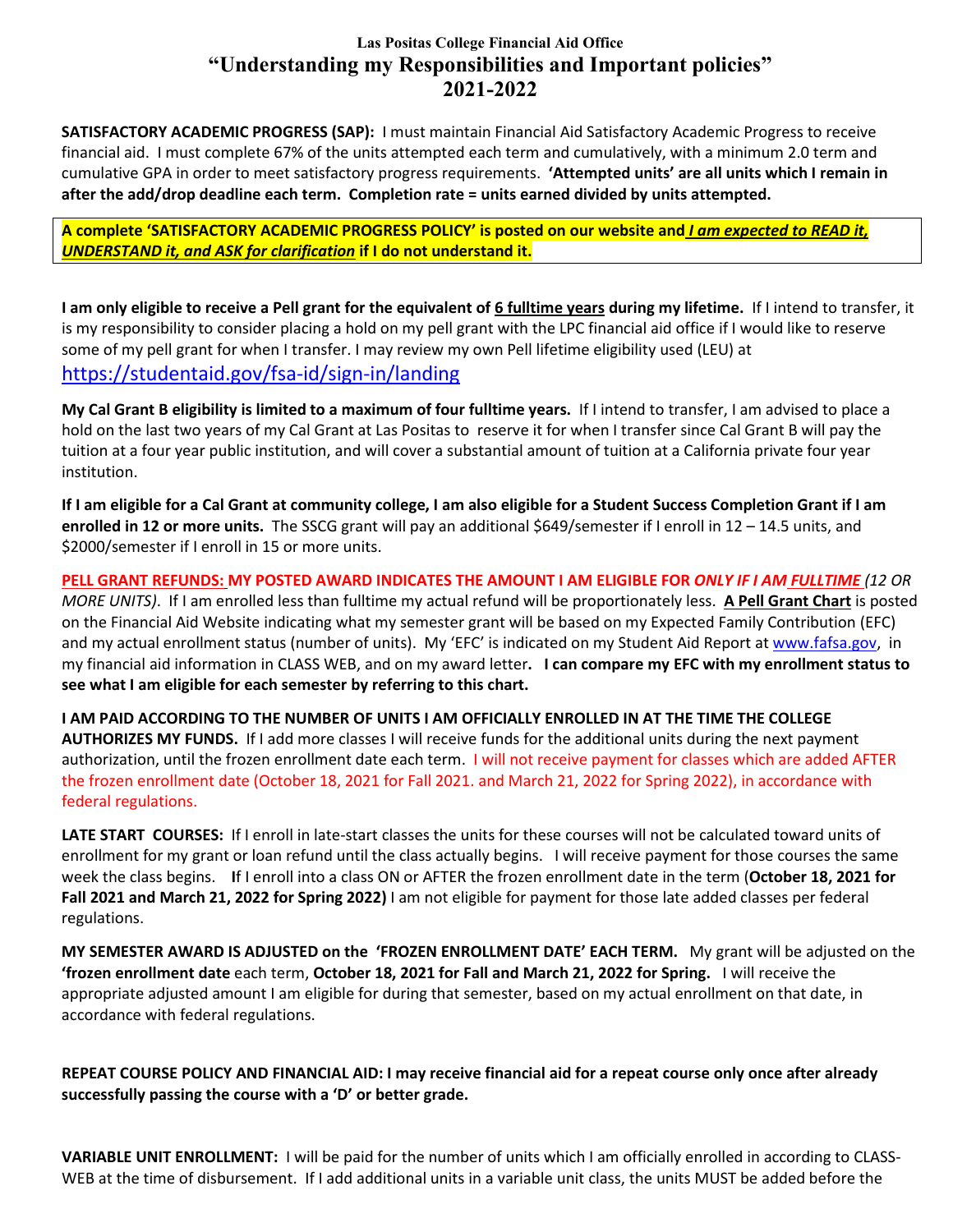scheduled 'frozen enrollment' date each term in order to receive payment. It is my responsibility to ensure the variable units are added BEFORE this date.

**IF I DROP TO LESS-THAN-HALFTIME STATUS AFTER BEING PAID FOR HALFTIME-OR- GREATER ENROLLMENT: Official enrollment for the term is determined on the Frozen enrollment date.** If I received my pell refund in any term based on initial halftime or greater enrollment, but later drop below halftime before the 'frozen enrollment date' on the second scheduled pell disbursement of the term (**October 18, 2021 for Fall and March 21, 2022 for Spring)**, I am responsible to repay the difference between the funds I received and the amount I am actually entitled to for less-than-halftime enrollment, or I will owe an overpayment. In some cases I may not be eligible for a pell grant based on my revised frozen enrollment units and I would be required to repay the full amount received for that term. Please see Pell Grant Chart on the Financial Aid webpage to see the amount you are eligible for based on your enrollment.

**IF I COMPLETELY WITHDRAW FROM ALL CLASSES (OR MY INSTRUCTORS WITHDRAW ME) AFTER RECEIVING FINANCIAL AID, OR IF MY SEMESTER TRANSCRIPT INDICATES THAT I EARNED NO CREDIT FOR THE TERM ('0' UNITS WITH A '0.0' GPA),** I will be subject to repaying a portion of the funds I received under 'Return to Title IV' regulations. If I officially withdraw AFTER the 60% point in the term (10/29/21 for Fall and 4/1/21 for Spring) *or my instructor documents with the financial aid office that I attended class past the 60% date, I will not need to repay any funds.*

**MY OFFICIAL COLLEGE OF RECORD MUST BE LAS POSITAS COLLEGE, MY FAFSA MUST BE INDICATE LAS POSITAS COLLEGE, AND I MUST BE WORKING TOWARD COMPLETION OF A DECLARED DEGREE AND MAJOR OFFERED BY LPC, OR I CANNOT RECEIVE FINANCIAL AID FROM LPC.** I may never change my college of record after receiving a financial aid disbursement during a specific aid year. I may change colleges only prior to receiving my first refund for a school year, or after receiving my last refund for the year.

**ONLY DEGREES AND MAJORS APPROVED FOR FINANCIAL AID ARE ELIGIBLE FOR PAYMENT**: I must always be working toward completion of a declared and approved certificate or degree **and** major to receive financial aid. *All A.A./A.S. degrees and AA-T/AS-T transfer programs offered by Las Positas qualify. Some Certificate programs do not qualify; only programs 16 units in length or more qualify for financial aid.* 

**CURRENT MAILING ADDRESS:** I must always keep my official college mailing address and phone number current with Admissions and Records, since this is my only official mailing address for the college. .

**IF I HAVE A PRIOR BACHELOR'S DEGREE FROM ANY COUNTRY IN THE WORLD, I AM NOT ELIGIBLE FOR ANY TYPE OF FEDERAL OR STATE GRANT.** I must not accept any grants or I must repay all grants I received in error.

**I MAY NEVER RECEIVE FINANCIAL AID FROM TWO DIFFERENT COLLEGES DURING THE SAME PERIOD OF ENROLLMENT.** IF I transfer from LPC mid-year, I must inform the Financial Aid Office so that I do not receive any further payments or I will owe an overpayment. If I received aid at another college for the current school year BEFORE coming to Las Positas, I will also notify the financial aid office to ensure that I do not receive an overpayment of my award. If you receive payment from two colleges for the same period of enrollment you must repay one of the colleges or you will be in an overpayment status and will be disqualified from further aid at all colleges, until the problem is resolved.

**REPAYMENT OF OVERAWARDS**: I must repay any funding that is an over award. Receiving aid but never attending class, withdrawing completely from all classes, dropping below halftime after previously receiving a grant for halftime or greater enrollment, receiving aid from another school for the same academic period, or reporting inaccurate FAFSA information may result in an overpayment. If the college makes an error resulting in an Overpayment, I am also responsible to repay the funds I was not entitled to as I may not accept a gift of public funds.

**TIME LIMITATIONS FOR RECEIVING FINANCIAL AID: '150% RULE**': I am eligible for financial aid at a two year institution while pursuing an AA degree or transfer requirements only until I have reached 90 attempted units (including earned units from prior colleges for which I submitted an official transcript) and excluding up to 30 basic skills remedial units and 100 level ESL units. 90 units is considered 150% of the program length. If my goal is a certificate, I am only eligible to receive aid until I reach 150% of the normal program unit length for my certificate (example: maximum attempted units while pursuing a 30 unit certificate would be 45 attempted units, or 150% of a 30 unit program). If I reach the Excessive Units 150% point I may only continue to receive aid if an Excessive Units petition is submitted and approved.